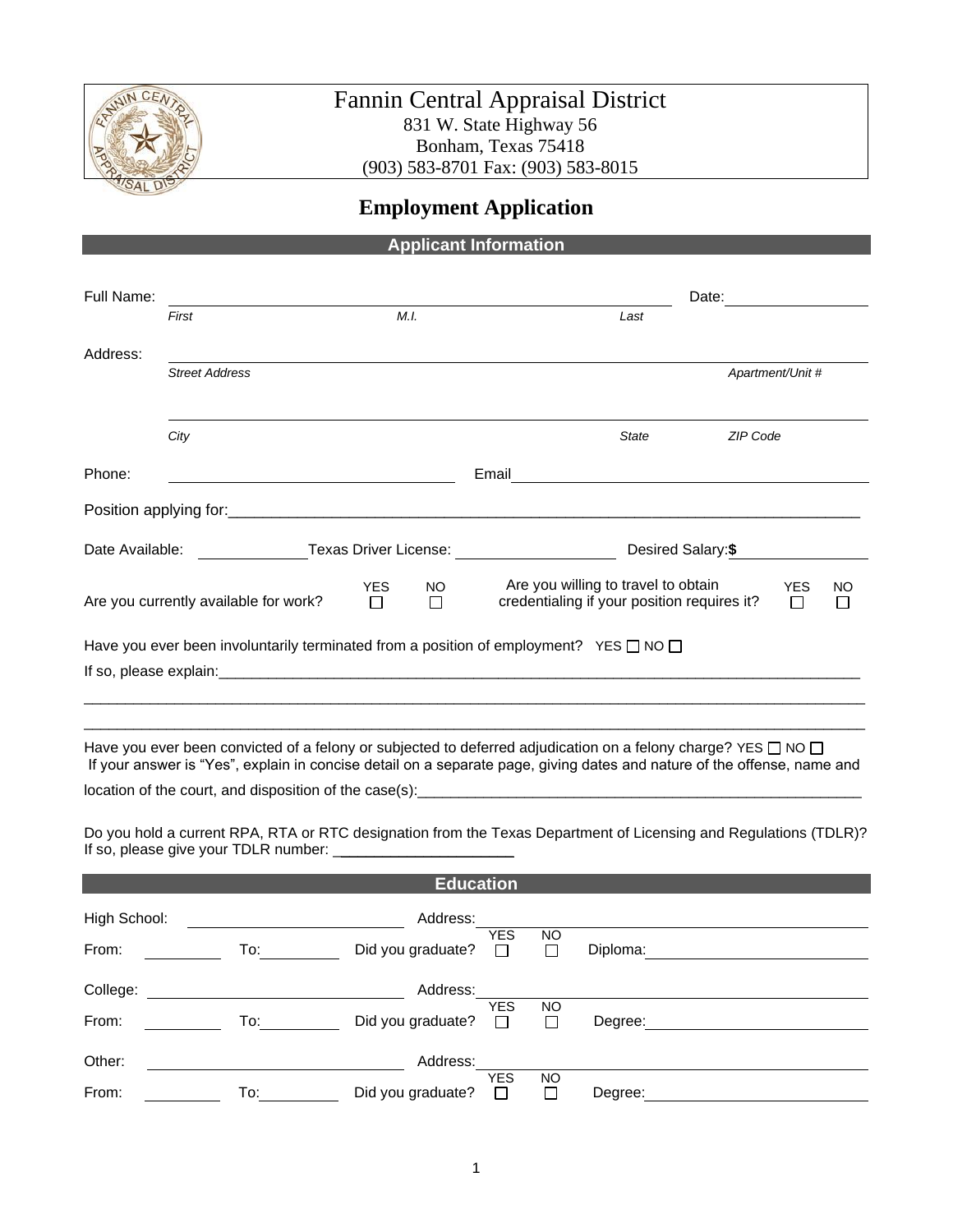### **References**

|            | Please list three professional references.                                                                              |                            |                    |                                                                                                                                                                                                                                |  |
|------------|-------------------------------------------------------------------------------------------------------------------------|----------------------------|--------------------|--------------------------------------------------------------------------------------------------------------------------------------------------------------------------------------------------------------------------------|--|
|            |                                                                                                                         |                            |                    | Relationship: Network of the state of the state of the state of the state of the state of the state of the state of the state of the state of the state of the state of the state of the state of the state of the state of th |  |
| Company:   |                                                                                                                         |                            |                    |                                                                                                                                                                                                                                |  |
| Address:   | ,我们也不会有什么。""我们的人,我们也不会有什么?""我们的人,我们也不会有什么?""我们的人,我们也不会有什么?""我们的人,我们也不会有什么?""我们的人                                        |                            |                    |                                                                                                                                                                                                                                |  |
| Full Name: |                                                                                                                         |                            |                    |                                                                                                                                                                                                                                |  |
| Company:   | <u>some started and the started and the started and the started and the started and the started and the started and</u> |                            |                    |                                                                                                                                                                                                                                |  |
| Address:   |                                                                                                                         |                            |                    |                                                                                                                                                                                                                                |  |
| Full Name: | <u> 1989 - Johann Barn, fransk politik (d. 1989)</u>                                                                    |                            |                    |                                                                                                                                                                                                                                |  |
| Company:   |                                                                                                                         |                            |                    |                                                                                                                                                                                                                                |  |
| Address:   |                                                                                                                         |                            |                    |                                                                                                                                                                                                                                |  |
|            | <b>Current Employment</b>                                                                                               |                            |                    |                                                                                                                                                                                                                                |  |
| Company:   | <u> 1989 - Johann Stoff, deutscher Stoffen und der Stoffen und der Stoffen und der Stoffen und der Stoffen und der</u>  |                            |                    |                                                                                                                                                                                                                                |  |
| Address:   |                                                                                                                         |                            |                    | Supervisor: 2000                                                                                                                                                                                                               |  |
| Job Title: | <u> 1980 - Johann Barbara, martin amerikan basar da</u>                                                                 |                            | Starting Salary:\$ | Ending Salary: \$                                                                                                                                                                                                              |  |
|            |                                                                                                                         |                            |                    |                                                                                                                                                                                                                                |  |
| From:      | $To: \underline{\hspace{2.5cm}}$<br>$\mathcal{L} = \{ \mathcal{L} \in \mathcal{L} \mid \mathcal{L} \in \mathcal{L} \}$  |                            |                    | Reason for Leaving:<br><u>Example 2008</u>                                                                                                                                                                                     |  |
|            | May we contact your supervisor for a reference?                                                                         | <b>YES</b><br>$\mathsf{L}$ | NO.<br>$\perp$     |                                                                                                                                                                                                                                |  |
|            | <b>Previous Employment</b>                                                                                              |                            |                    |                                                                                                                                                                                                                                |  |
| Company:   | <u> 1989 - Johann John Stoff, deutscher Stoffen und der Stoffen und der Stoffen und der Stoffen und der Stoffen un</u>  |                            |                    |                                                                                                                                                                                                                                |  |
| Address:   |                                                                                                                         |                            |                    | Supervisor: 2000                                                                                                                                                                                                               |  |
| Job Title: | <u> 1990 - Johann Barbara, martin a</u>                                                                                 | Starting Salary:\$         |                    | Ending Salary:\$                                                                                                                                                                                                               |  |
|            |                                                                                                                         |                            |                    |                                                                                                                                                                                                                                |  |
| From:      |                                                                                                                         |                            |                    | Reason for Leaving: Management Control of Reason for Leaving:                                                                                                                                                                  |  |
|            | May we contact your previous supervisor for a reference?                                                                | <b>YES</b><br>l 1          | <b>NO</b><br>П     |                                                                                                                                                                                                                                |  |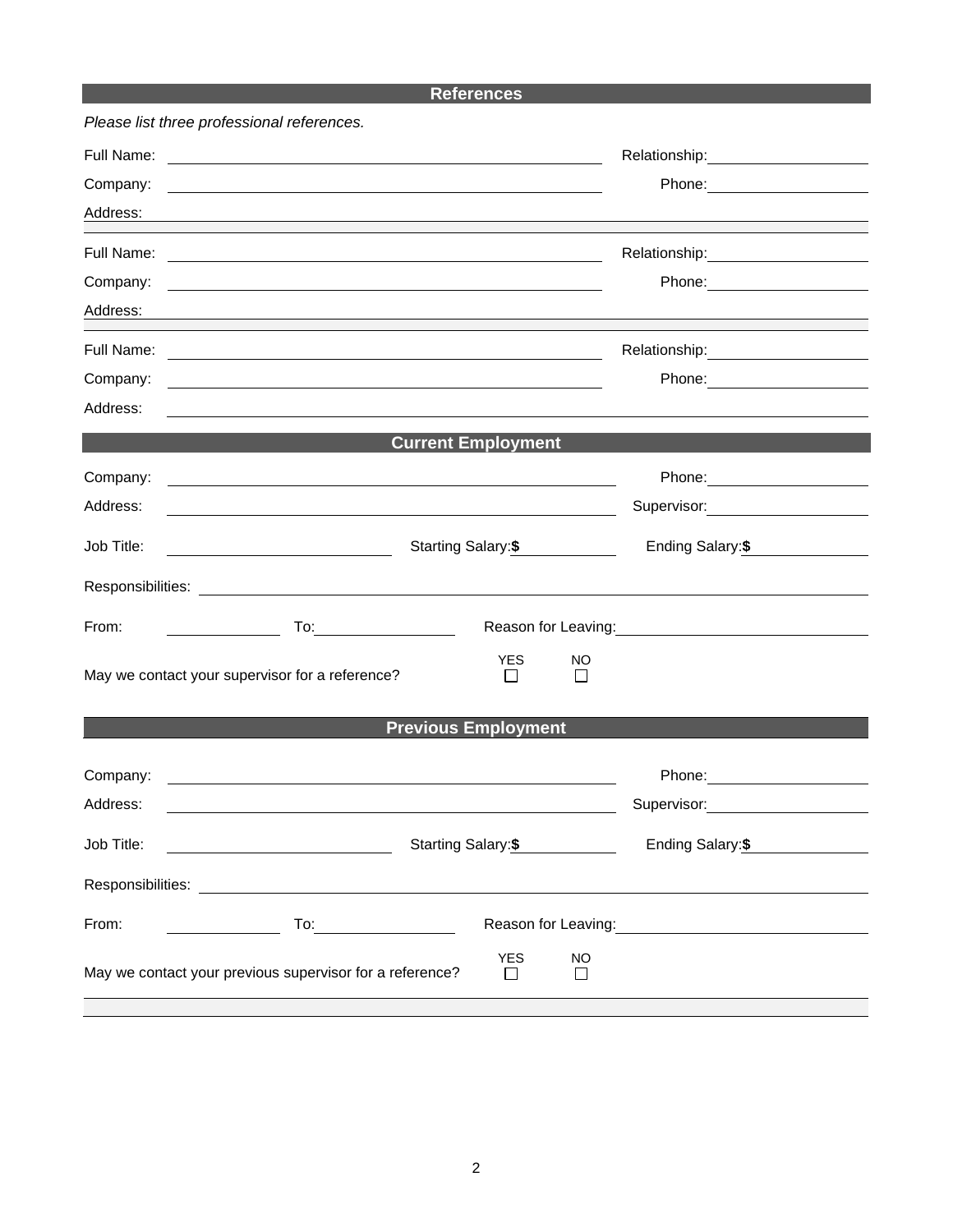# **Previous Employment Continued**

| Company:<br>Address: | and the control of the control of the control of the control of the control of the control of the control of the                                                                                                                                                                                                                                                                                                                                                                                                                                      |                       |                     | Supervisor: Victor Control of Control Control Control Control Control Control Control Control Control Control Co                                                                                                                      |  |
|----------------------|-------------------------------------------------------------------------------------------------------------------------------------------------------------------------------------------------------------------------------------------------------------------------------------------------------------------------------------------------------------------------------------------------------------------------------------------------------------------------------------------------------------------------------------------------------|-----------------------|---------------------|---------------------------------------------------------------------------------------------------------------------------------------------------------------------------------------------------------------------------------------|--|
| Job Title:           |                                                                                                                                                                                                                                                                                                                                                                                                                                                                                                                                                       |                       | Starting Salary: \$ | Ending Salary: \$                                                                                                                                                                                                                     |  |
|                      |                                                                                                                                                                                                                                                                                                                                                                                                                                                                                                                                                       |                       |                     |                                                                                                                                                                                                                                       |  |
| From:                | <u>and the community of the community</u>                                                                                                                                                                                                                                                                                                                                                                                                                                                                                                             |                       |                     | Reason for Leaving:<br><u>Next and the substitution of the substitution</u> of the substitution of the substitution of the substitution of the substitution of the substitution of the substitution of the substitution of the substi |  |
|                      | May we contact your previous supervisor for a reference?                                                                                                                                                                                                                                                                                                                                                                                                                                                                                              | <b>YES</b><br>$\perp$ | NO<br>$\perp$       |                                                                                                                                                                                                                                       |  |
|                      |                                                                                                                                                                                                                                                                                                                                                                                                                                                                                                                                                       |                       |                     |                                                                                                                                                                                                                                       |  |
| Company:             | <u> 1989 - Johann Stoff, deutscher Stoffen und der Stoffen und der Stoffen und der Stoffen und der Stoffen und der</u>                                                                                                                                                                                                                                                                                                                                                                                                                                |                       |                     |                                                                                                                                                                                                                                       |  |
| Address:             | <u> 1989 - Johann Stoff, Amerikaansk politiker († 1908)</u>                                                                                                                                                                                                                                                                                                                                                                                                                                                                                           |                       |                     | Supervisor: Victor Control of Supervisor Control Control Control Control Control Control Control Control Control Control Control Control Control Control Control Control Control Control Control Control Control Control Contr        |  |
| Job Title:           |                                                                                                                                                                                                                                                                                                                                                                                                                                                                                                                                                       |                       | Starting Salary: \$ | Ending Salary: \$                                                                                                                                                                                                                     |  |
|                      |                                                                                                                                                                                                                                                                                                                                                                                                                                                                                                                                                       |                       |                     |                                                                                                                                                                                                                                       |  |
| From:                | $\begin{array}{c} \begin{array}{c} \begin{array}{c} \begin{array}{c} \end{array} \\ \begin{array}{c} \end{array} \end{array} \end{array} \end{array} \end{array} \end{array} \end{array} \begin{array}{c} \begin{array}{c} \begin{array}{c} \end{array} \\ \begin{array}{c} \end{array} \end{array} \end{array} \begin{array}{c} \begin{array}{c} \end{array} \end{array} \end{array} \end{array} \begin{array}{c} \begin{array}{c} \begin{array}{c} \end{array} \end{array} \end{array} \begin{array}{c} \begin{array}{c} \end{array} \end{array} \$ |                       |                     | Reason for Leaving:<br><u>Next and the substitution of the substitution</u> of the substitution of the substitution of the substitution of the substitution of the substitution of the substitution of the substitution of the substi |  |
|                      | May we contact your previous supervisor for a reference?                                                                                                                                                                                                                                                                                                                                                                                                                                                                                              | <b>YES</b><br>$\Box$  | <b>NO</b><br>$\Box$ |                                                                                                                                                                                                                                       |  |
|                      |                                                                                                                                                                                                                                                                                                                                                                                                                                                                                                                                                       |                       |                     |                                                                                                                                                                                                                                       |  |
| Company:             | <u> 1989 - Johann Barbara, martin amerikan basar dan berasal dan berasal dalam basar dalam basar dalam basar dala</u>                                                                                                                                                                                                                                                                                                                                                                                                                                 |                       |                     | Phone: National Contract of the Contract of the Contract of the Contract of the Contract of the Contract of the Contract of the Contract of the Contract of the Contract of the Contract of the Contract of the Contract of th        |  |
| Address:             | <u> 1989 - Johann Stoff, amerikansk politiker (d. 1989)</u>                                                                                                                                                                                                                                                                                                                                                                                                                                                                                           |                       |                     | Supervisor: 2000                                                                                                                                                                                                                      |  |
| Job Title:           |                                                                                                                                                                                                                                                                                                                                                                                                                                                                                                                                                       |                       | Starting Salary: \$ | Ending Salary: \$                                                                                                                                                                                                                     |  |
|                      |                                                                                                                                                                                                                                                                                                                                                                                                                                                                                                                                                       |                       |                     |                                                                                                                                                                                                                                       |  |
| From:                |                                                                                                                                                                                                                                                                                                                                                                                                                                                                                                                                                       |                       |                     | Reason for Leaving: Note and the set of the set of the set of the set of the set of the set of the set of the set of the set of the set of the set of the set of the set of the set of the set of the set of the set of the se        |  |
|                      | May we contact your previous supervisor for a reference?                                                                                                                                                                                                                                                                                                                                                                                                                                                                                              | <b>YES</b><br>П       | NO.<br>$\Box$       |                                                                                                                                                                                                                                       |  |